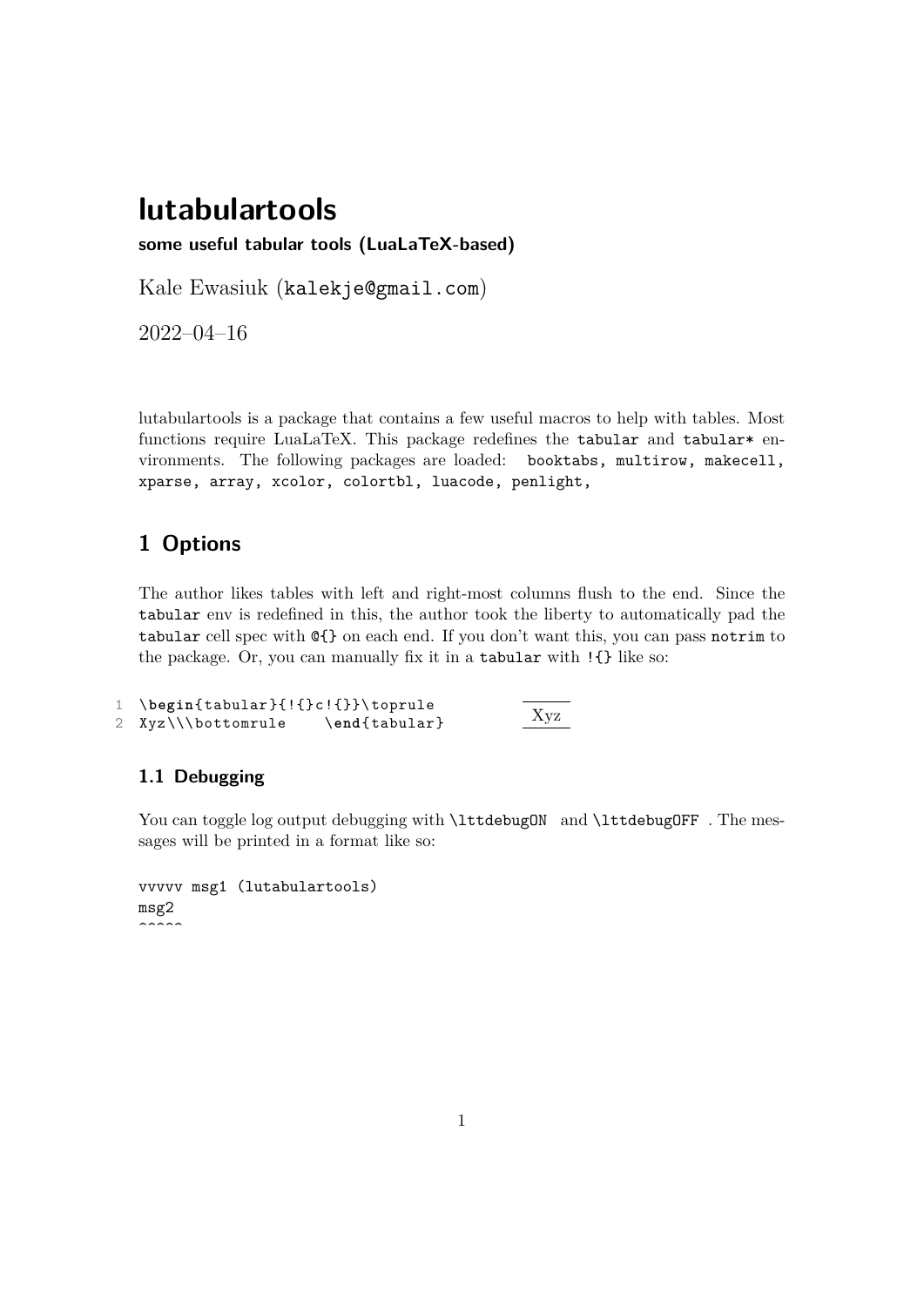### **2 \MC – Magic Cell**

\MC (magic cell) combines the facilities of \multirow and \multicolumn from the multirow package, and \makcell from the titular package. With the help of LuaLa-TeX, it takes an easy-to-use cell specification and employs said commands as required. \MC will not work properly if your table is only 1 column wide (you probably don't need MC in that case anyway...). Here is the usage:

\MC \* [cell spec] <cell format> (override multicolumn col) {contents}

- \* This will wrap the entire command in {}. This is necessary for siunitx single-column width columns. However, the  $\MC$  command attempts to detect this automatically.
- [cell spec] Any letters placed in this argument are used for cell alignment. You can use one of three: "t", "m", "b" for top, middle, bottom (vertical alignment), or "1", "c", " $r$ " for horizontal alignment. By default,  $\angle MC$  will try to autodetect the horizontal alignment based on the current column. If it can't, it will be left-aligned. The default vertical alginment is top. More on this in section 2.1.

This argument can also contain two integers, separated by a comma (if two are used). "C,R", "C", or ",R" are a valid inputs, where R=rows (int), and C=columns, (int). If you want a 1 column wide, multirow cell, you can pass ", R". These numbers can be negative (positive numbers occupy columns to the right and rows below, and negative numbers occupy columns to the left and rows above). If no spec is passed, (argument empty),  $\mathcal{MC}$ acts like a makecell. Additionally, you can pass "+" in place of C (number of columns wide), and it will make the cell width fill until the end of the current row.

Examples:

"\MC [2,2]" means two columns wide, two rows tall.

"\MC [2,1]" or "\MC [2]" means two columns wide, one row tall.

"\MC  $[1,2]$ " or "\MC  $[0,2]$ " means one column wide, two rows tall.

"\MC [+,2]", if placed in the first column, occupies the entire row and is two rows tall. "\MC [+,2]", if placed in the second column, occupies the second column to the end of the table and is two rows tall.

In any of these examples, you can place the alignment letters anywhere. So, "\MC [11,2b]" and "\MC [1,2 lb]" are both left-bottom aligned (spaces are ignored).

(override You may want to adjust the column specification of a multicolumn cell, multicolumn) for example, using (@{}c@{}) to remove padding between the cell.

<cell format> You can place formatting like \bfseries here.

#### **2.1 Defaults**

The tabular  $[*]$  environment is re-defined to use Lua pattern matching to parse the column specification of the table. This is done to determine how many columns there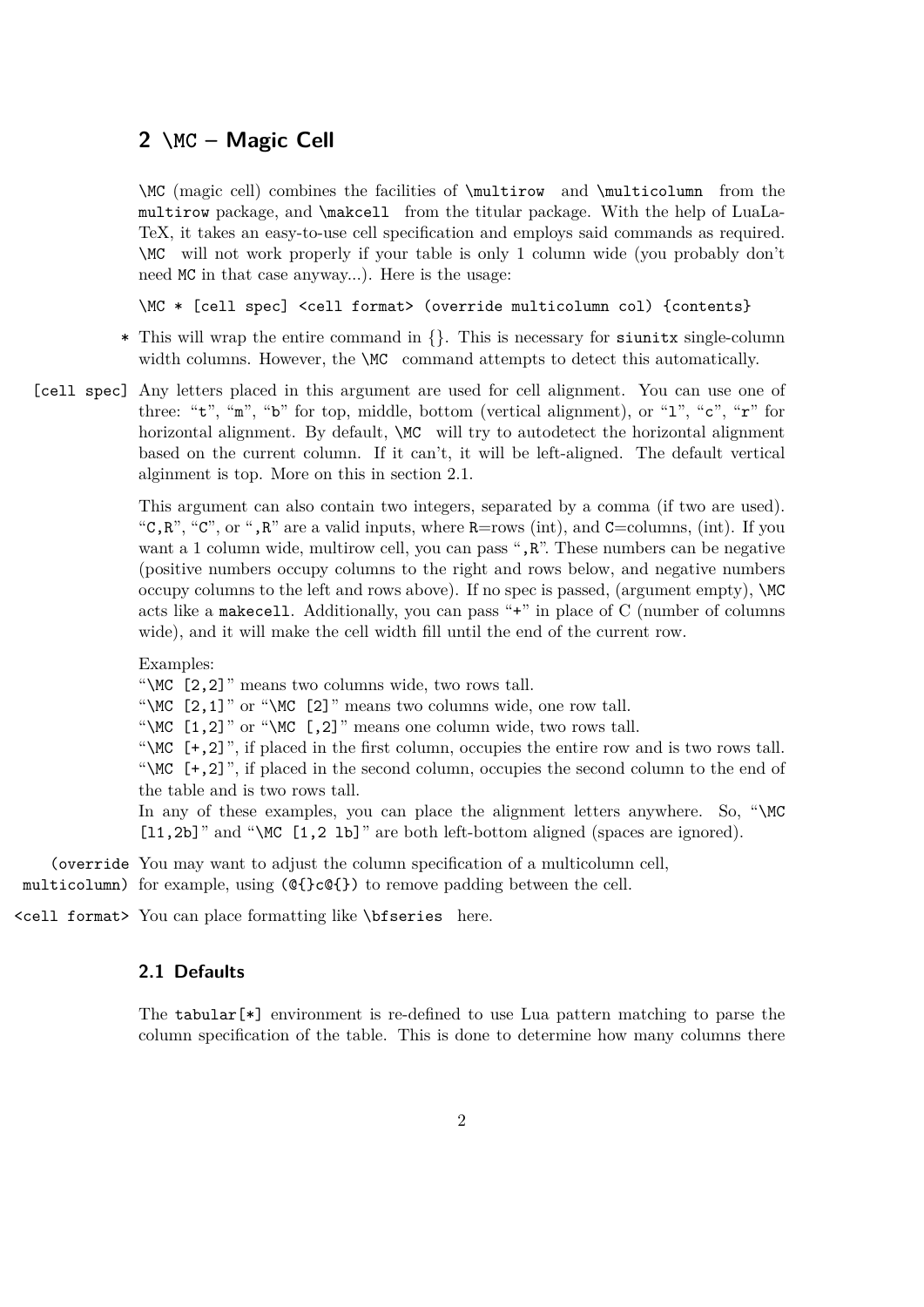are, and what the current column type is, even if specifications like  $r@{.}$  }1\*{3}{r} are used. If you have defined a column that expands many, you should register it with \setMCrepl {?}{??} where ? is your column and ?? is what it expands to. You can also specify default horizontal and vertical alignments (ie if alignment not passed to \MC ) for an arbitrary column by \setMChordef {?}{l|r|c} and

\setMChordef {?}{t|m|b}, where ? is the column. To add a column that should be surrounded by brackets for siunitx purposes, do so with \addMCsicol {?}. S is included by default.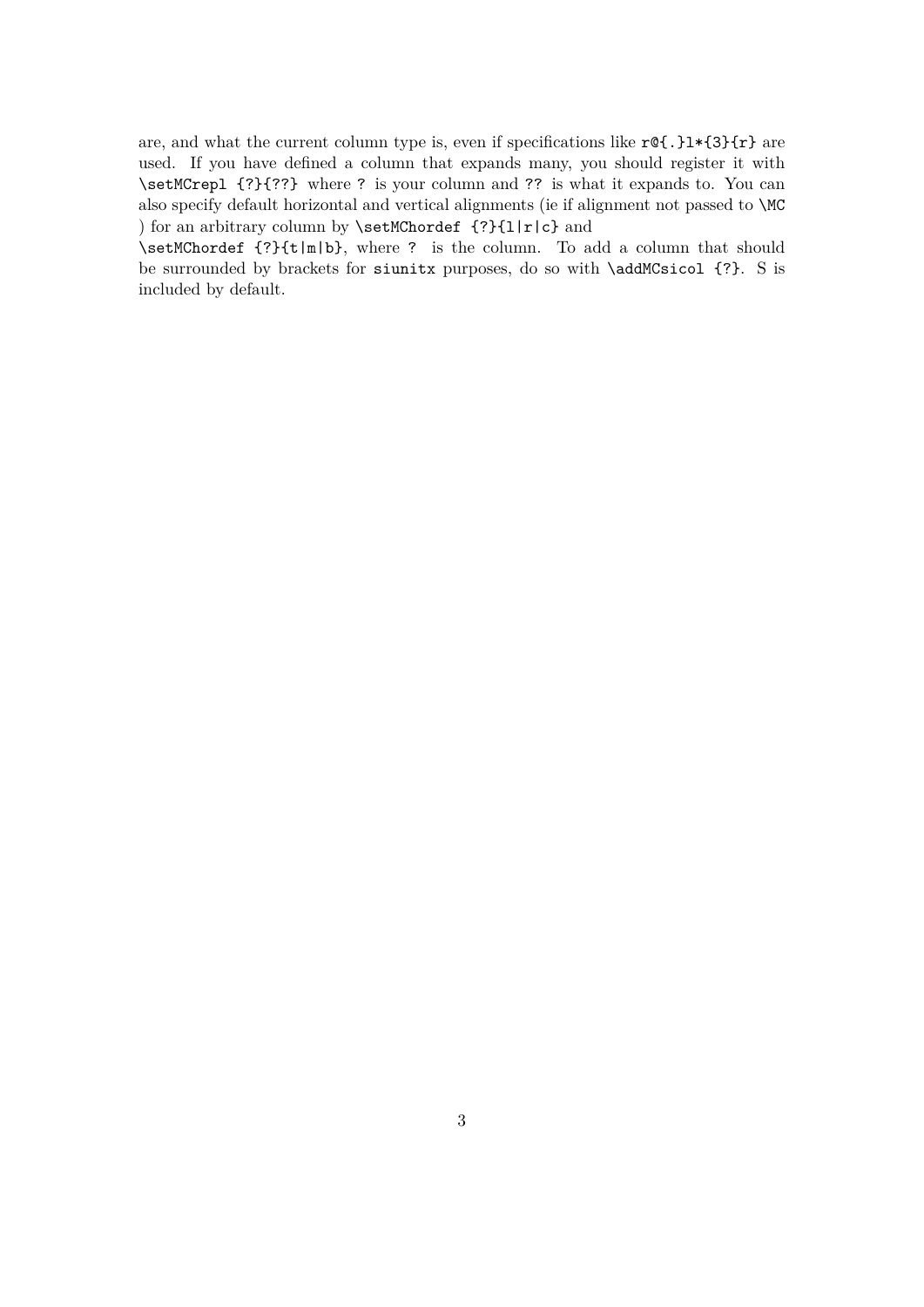#### **2.2 Examples**

#### **2.2.1 A good use for headers**

```
1 \begin{tabular }{ l l l }\ toprule
2 \MC[+m]<\itshape >{A Decent
3 Example }\\\ midrule
4 & \MC[2m]{Heading} \\\cmidrule\leftrightarrow{2-}
5 \MC[b,-2]{Multi\\Line} & A & B \\\\leftrightarrowmidrule
6 \end{tabular}
                                             A Decent Example
                                             Multi Heading
                                             Line A B
```
#### **2.2.2 A small example**

|       | 1 \begin{tabular}{ 1 1 1 }\midrule |                     |                     |  |
|-------|------------------------------------|---------------------|---------------------|--|
|       | 2 A & \MC[mc2,2]{Lttrs} \\         | $\frac{A}{B}$ Lttrs |                     |  |
| 3 B & |                                    |                     |                     |  |
|       | $4$ 1 & A & B \\                   |                     | $1 \quad A \quad B$ |  |
|       | $5 \ \end{tabular}$                |                     |                     |  |

#### **2.2.3 A small bad example**

Notice that the top-aligned p-column doesn't play particularly well with the middle aligned \MC

 $\overline{3}$ 

6 7 8

5

```
1 \begin{tabular }{ p{1cm} l }\ toprule
2 hello\newline world
3 & \MC[mr]{11\\2} \\
4 \end{tabular}
                                          hello
                                          world
                                                11
                                                 2
```
#### **2.2.4 If you insist on vertical lines**

| 1 \begin{tabular}{ c c c } \hline |  |                                                               |  |  |  |  |  |  |
|-----------------------------------|--|---------------------------------------------------------------|--|--|--|--|--|--|
|                                   |  | $2 \t1 \t2 \t3 \t3 \t1 \t1 \t1$                               |  |  |  |  |  |  |
|                                   |  | 3 4 & \MC[2,2cm]( $\mathcal{Q}$ {}c $\mathcal{Q}$ {} )%       |  |  |  |  |  |  |
| $\frac{4}{1}$                     |  | $\left\{\text{amily} \right\} \setminus \text{cline} \{1-1\}$ |  |  |  |  |  |  |
|                                   |  | 5 & \MC[2](r ){} \\\hline%hacky fix                           |  |  |  |  |  |  |
|                                   |  | 6 6 $\& 7 \& 8$ \\\hline                                      |  |  |  |  |  |  |
|                                   |  | $7 \text{end}$ (tabular)                                      |  |  |  |  |  |  |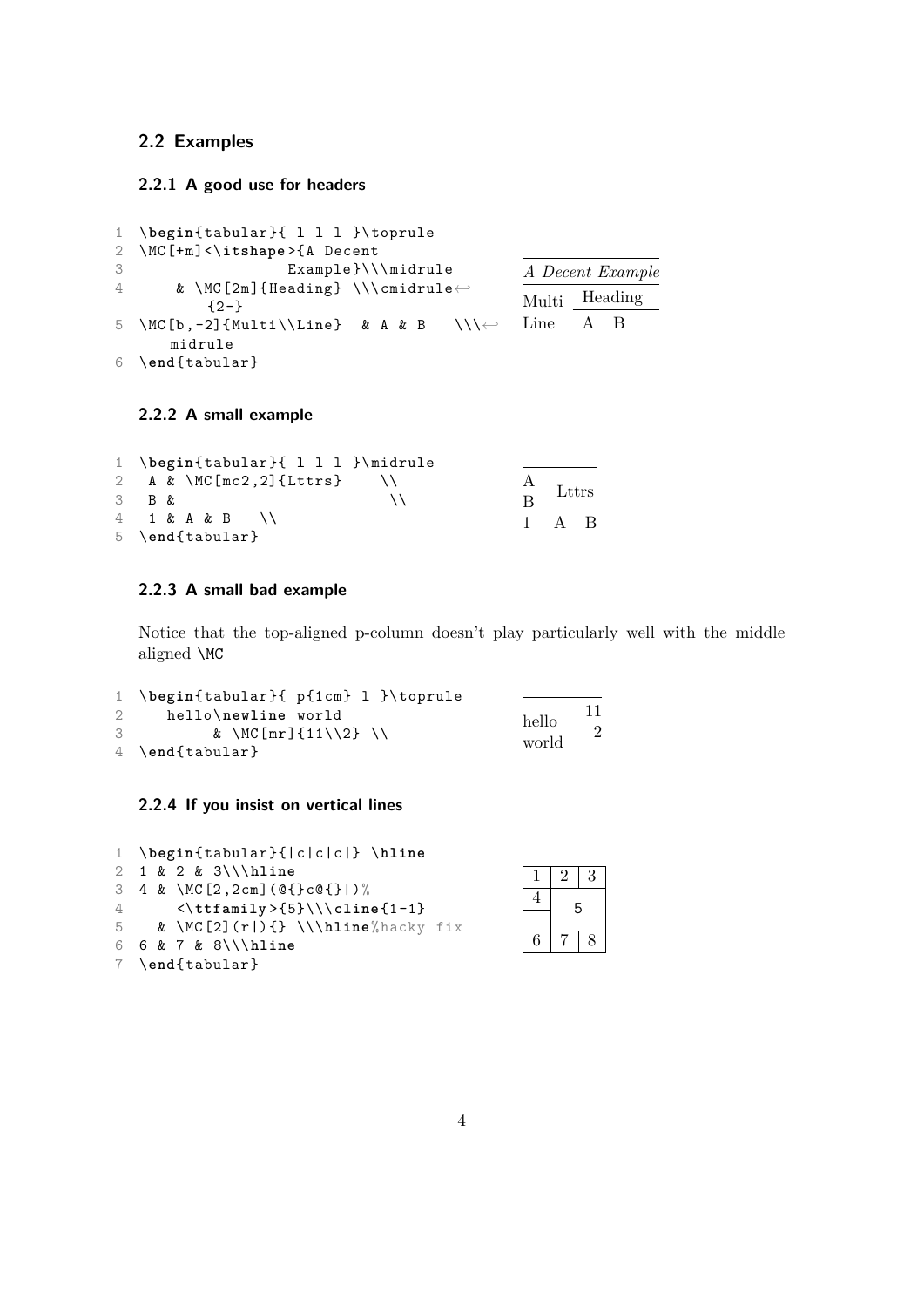#### **2.2.5 A perhaps useful example**

```
1 \begin{tabularx }{\linewidth}{S[table -←-
      format =2.1 , table - alignment =left]X}
2 % err & ... \\% ERROR , not wrap
3 \MC{Error,\%} & Comment \\% MC \leftrightarrowhelps
4 \quad 3.1 \& \sqrt{C}[,2]{multi-line\\comment}\\
5 10.1 & \\
6 \MC[2c]{... ...} \\
7 \end{tabularx }
                                                Error,% Comment
                                                 3.1 multi-line
                                                10.1 comment
                                                                    ... ...
```
#### **2.2.6 A messy example**

```
1 \begin{tabular }{| c | c | c | c | c |←-
        c |}\ toprule
2 \MC[2,2cm] <\ttfamily >{2,2cm} & \MC ←
        [2r] < \ttfamily > {2r} & 5 & \MC[, 2b ←
        ]<\ttfamily >{,2b}\\
3 & & 3 & 4 & 5 & \\\ midrule
4 1 & 2 & \MC[2l](@{}l) <\ttfamily >{2l ←-
        (\Diamond (\\Diamond\{\}l)} & 5 & 6666\\\cmidrule←
        {3 - 4}5 1 & \MC[+r] <\ttfamily >{+r} \\
6 \qquad \text{IV}7 1 & 2 & 3 & 4 & 5 & \MC[,-2] <\\leftrightarrowttfamily >{ ,\\ -2}\\
```

```
8 \end{tabular}
```

|              |   | 2r                                   |                |                                 |
|--------------|---|--------------------------------------|----------------|---------------------------------|
| $1^{2,2}$ cm | 3 | 4 <sup>1</sup>                       | 5 <sup>1</sup> | ,2b                             |
|              |   |                                      |                | $1   2   21$ ({}1) $5   6666  $ |
|              |   |                                      |                |                                 |
|              |   | $1 \mid 2 \mid 3 \mid 4 \mid 5 \mid$ |                | $-2$                            |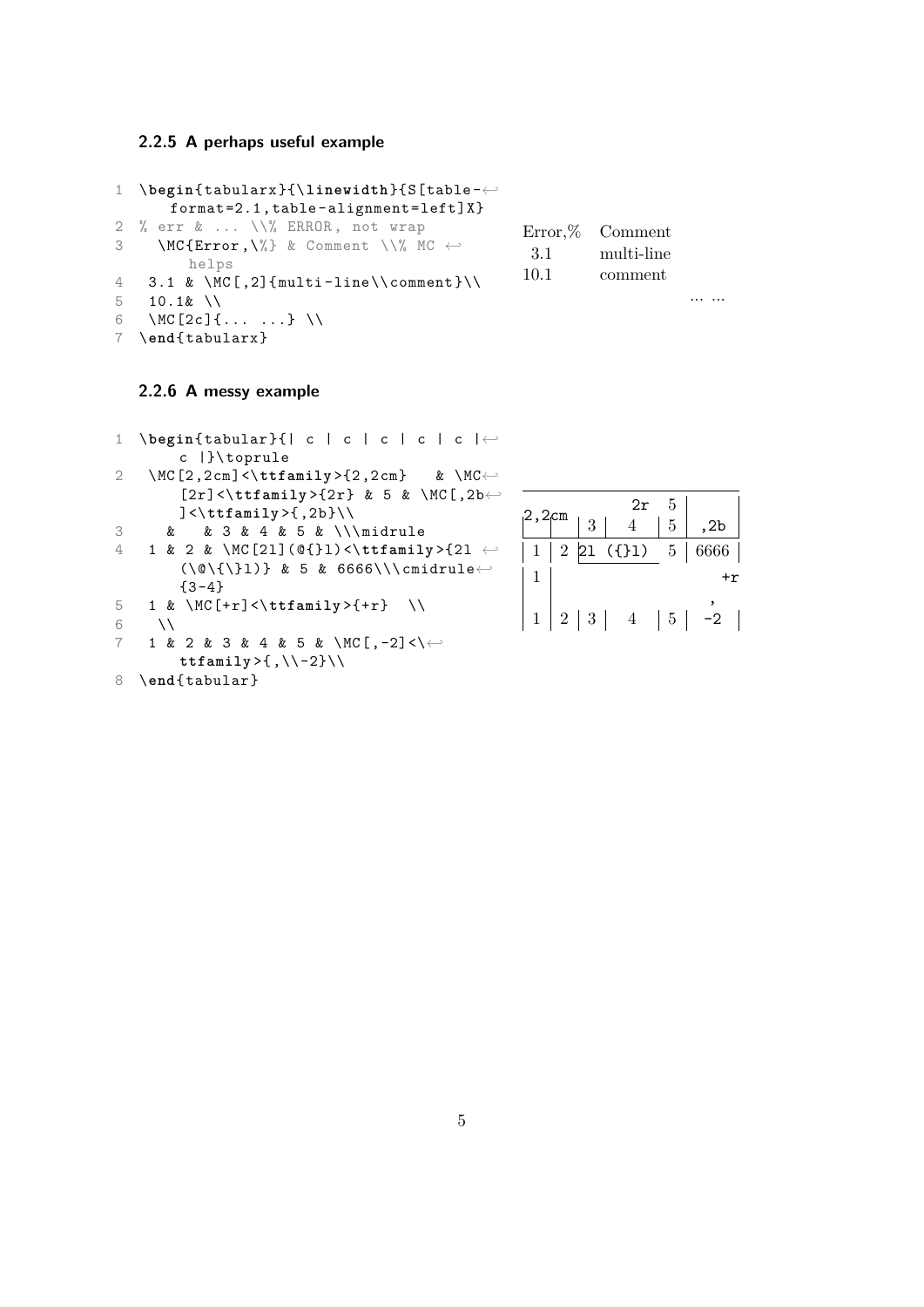## **3 Some additional rules**

|                                                                                                                                                                                                | This package also redefines the booktabs midrules.                                                                                                                                                                                                                                                                                           |  |  |  |  |  |  |  |  |  |
|------------------------------------------------------------------------------------------------------------------------------------------------------------------------------------------------|----------------------------------------------------------------------------------------------------------------------------------------------------------------------------------------------------------------------------------------------------------------------------------------------------------------------------------------------|--|--|--|--|--|--|--|--|--|
| \gmidrule                                                                                                                                                                                      | is a full gray midrule.                                                                                                                                                                                                                                                                                                                      |  |  |  |  |  |  |  |  |  |
|                                                                                                                                                                                                | By taking advantage of knowing how many columns there are (if you chose to redefine                                                                                                                                                                                                                                                          |  |  |  |  |  |  |  |  |  |
|                                                                                                                                                                                                | tabular), you can specify individual column numbers (for a one column wide rule), or                                                                                                                                                                                                                                                         |  |  |  |  |  |  |  |  |  |
|                                                                                                                                                                                                |                                                                                                                                                                                                                                                                                                                                              |  |  |  |  |  |  |  |  |  |
|                                                                                                                                                                                                | reference with respect to the last column (blank, $+1$ , $+0$ , or $+$ means last column, $+2$                                                                                                                                                                                                                                               |  |  |  |  |  |  |  |  |  |
|                                                                                                                                                                                                | means second last column, for example) or omit the last number.                                                                                                                                                                                                                                                                              |  |  |  |  |  |  |  |  |  |
| \cmidrule                                                                                                                                                                                      | is a single partial rule, with the above features                                                                                                                                                                                                                                                                                            |  |  |  |  |  |  |  |  |  |
| \gcmidrule                                                                                                                                                                                     | is a single partial gray rule, with the above features                                                                                                                                                                                                                                                                                       |  |  |  |  |  |  |  |  |  |
|                                                                                                                                                                                                | You can add multiple "cmidrule"'s with the $(g)$ cmidrules command. Separate with a                                                                                                                                                                                                                                                          |  |  |  |  |  |  |  |  |  |
|                                                                                                                                                                                                | comma. You can apply global trimming of the rules with the "()" optional argument,                                                                                                                                                                                                                                                           |  |  |  |  |  |  |  |  |  |
|                                                                                                                                                                                                |                                                                                                                                                                                                                                                                                                                                              |  |  |  |  |  |  |  |  |  |
|                                                                                                                                                                                                | and then override it for a specific rule by placing " $\mathbf{r}$ " or "1" with the span specification.                                                                                                                                                                                                                                     |  |  |  |  |  |  |  |  |  |
| \gcmidrules                                                                                                                                                                                    | Can produce multiple, light gray partial rules                                                                                                                                                                                                                                                                                               |  |  |  |  |  |  |  |  |  |
| \cmidrules                                                                                                                                                                                     | Can produce multiple black partial rules.                                                                                                                                                                                                                                                                                                    |  |  |  |  |  |  |  |  |  |
|                                                                                                                                                                                                | Here's an example:                                                                                                                                                                                                                                                                                                                           |  |  |  |  |  |  |  |  |  |
|                                                                                                                                                                                                |                                                                                                                                                                                                                                                                                                                                              |  |  |  |  |  |  |  |  |  |
|                                                                                                                                                                                                |                                                                                                                                                                                                                                                                                                                                              |  |  |  |  |  |  |  |  |  |
| $\mathbf 1$                                                                                                                                                                                    | \begin{tabular}{c c c c c c}                                                                                                                                                                                                                                                                                                                 |  |  |  |  |  |  |  |  |  |
| $\sqrt{2}$                                                                                                                                                                                     | 1 & 2 & 3 & 4 & 5 & 6\\                                                                                                                                                                                                                                                                                                                      |  |  |  |  |  |  |  |  |  |
| 3                                                                                                                                                                                              | $\{\text{cmidrule} + 1\}$ % rule on last $\leftrightarrow$                                                                                                                                                                                                                                                                                   |  |  |  |  |  |  |  |  |  |
|                                                                                                                                                                                                | column                                                                                                                                                                                                                                                                                                                                       |  |  |  |  |  |  |  |  |  |
| 4                                                                                                                                                                                              | 1 & 2 & 3 & 4 & 5 & 6\\                                                                                                                                                                                                                                                                                                                      |  |  |  |  |  |  |  |  |  |
| 5                                                                                                                                                                                              | \cmidrules $\{1,3-+3,+ \}$ % rule on $\leftrightarrow$                                                                                                                                                                                                                                                                                       |  |  |  |  |  |  |  |  |  |
|                                                                                                                                                                                                | first col, third to third last $\leftrightarrow$                                                                                                                                                                                                                                                                                             |  |  |  |  |  |  |  |  |  |
|                                                                                                                                                                                                | col, and last col                                                                                                                                                                                                                                                                                                                            |  |  |  |  |  |  |  |  |  |
| 6                                                                                                                                                                                              | 1 & 2 & 3 & 4 & 5 & 6\\                                                                                                                                                                                                                                                                                                                      |  |  |  |  |  |  |  |  |  |
| $\overline{7}$                                                                                                                                                                                 | \cmidrules $\{1,3-+3r1,+\}$ % same as $\leftrightarrow$                                                                                                                                                                                                                                                                                      |  |  |  |  |  |  |  |  |  |
|                                                                                                                                                                                                | $2 \quad 3$<br>$\mathbf{1}$<br>$\overline{4}$<br>$\overline{5}$<br>above, but trim middle                                                                                                                                                                                                                                                    |  |  |  |  |  |  |  |  |  |
| 8                                                                                                                                                                                              | 1 & 2 & 3 & 4 & 5 & 6\\<br>$4\quad 5$                                                                                                                                                                                                                                                                                                        |  |  |  |  |  |  |  |  |  |
| 9                                                                                                                                                                                              | $2\frac{3}{2}$<br>$\frac{1}{\frac{1}{1}}$<br>$\{\text{cmidrules}(1)\{1, r3-+3, +1\}\}$ trim $\leftrightarrow$<br>$\overline{2}$ $\overline{3}$                                                                                                                                                                                               |  |  |  |  |  |  |  |  |  |
|                                                                                                                                                                                                | $\overline{4}$<br>left for all, but only trim $\leftarrow$                                                                                                                                                                                                                                                                                   |  |  |  |  |  |  |  |  |  |
|                                                                                                                                                                                                | $\frac{1}{4}$<br>3 <sup>1</sup><br>$\overline{2}$<br>right for middle rule                                                                                                                                                                                                                                                                   |  |  |  |  |  |  |  |  |  |
| 10                                                                                                                                                                                             | $\begin{bmatrix} 1 & 2 \end{bmatrix}$<br>1 & 2 & 3 & 4 & 5 & 6\\<br>$\overline{4}$<br>3 <sup>1</sup>                                                                                                                                                                                                                                         |  |  |  |  |  |  |  |  |  |
| 11                                                                                                                                                                                             | $\qquad$ $\qquad$ $\qquad$ $\qquad$ $\qquad$ $\qquad$ $\qquad$ $\qquad$ $\qquad$ $\qquad$ $\qquad$ $\qquad$ $\qquad$ $\qquad$ $\qquad$ $\qquad$ $\qquad$ $\qquad$ $\qquad$ $\qquad$ $\qquad$ $\qquad$ $\qquad$ $\qquad$ $\qquad$ $\qquad$ $\qquad$ $\qquad$ $\qquad$ $\qquad$ $\qquad$ $\qquad$ $\qquad$ $\qquad$ $\qquad$ $\qquad$ $\qquad$ |  |  |  |  |  |  |  |  |  |
| $\begin{array}{r} 5 \\ 5 \\ 6 \\ \hline 6 \\ 5 \\ 6 \\ \hline 6 \\ 6 \\ \hline 7 \\ 6 \\ \hline \end{array}$<br>$\frac{1}{1}$<br>$\overline{2}$<br>3 <sup>3</sup><br>$4\overline{ }$<br>column |                                                                                                                                                                                                                                                                                                                                              |  |  |  |  |  |  |  |  |  |
| 12                                                                                                                                                                                             | $3\overline{3}$<br>$\overline{4}$<br>$\sqrt{2}$<br>1 & 2 & 3 & 4 & 5 & 6\\                                                                                                                                                                                                                                                                   |  |  |  |  |  |  |  |  |  |
| 13                                                                                                                                                                                             | $\overline{1}$<br>$\frac{1}{4}$<br>$\overline{3}$<br>$\overline{6}$<br>$\overline{5}$<br>$\overline{2}$<br>$\qquad \qquad \setminus \texttt{gcmidrules} \{1,3-+3,+ \}$ % rule on $\leftarrow$                                                                                                                                                |  |  |  |  |  |  |  |  |  |
|                                                                                                                                                                                                | first col, third to third last $\leftrightarrow$                                                                                                                                                                                                                                                                                             |  |  |  |  |  |  |  |  |  |
|                                                                                                                                                                                                |                                                                                                                                                                                                                                                                                                                                              |  |  |  |  |  |  |  |  |  |
|                                                                                                                                                                                                | col, and last col                                                                                                                                                                                                                                                                                                                            |  |  |  |  |  |  |  |  |  |
| 14                                                                                                                                                                                             | 1 & 2 & 3 & 4 & 5 & 6\\                                                                                                                                                                                                                                                                                                                      |  |  |  |  |  |  |  |  |  |
| 15<br>$\sqrt{gcmidrules\{1,3-+3rl,+}\}$ % same as $\leftrightarrow$                                                                                                                            |                                                                                                                                                                                                                                                                                                                                              |  |  |  |  |  |  |  |  |  |
| above, but trim middle                                                                                                                                                                         |                                                                                                                                                                                                                                                                                                                                              |  |  |  |  |  |  |  |  |  |
| 16                                                                                                                                                                                             | 1 & 2 & 3 & 4 & 5 & 6\\                                                                                                                                                                                                                                                                                                                      |  |  |  |  |  |  |  |  |  |
| 17                                                                                                                                                                                             | $\qquad$ \gcmidrules(1){1, r3-+3, +1}% trim $\leftrightarrow$                                                                                                                                                                                                                                                                                |  |  |  |  |  |  |  |  |  |
|                                                                                                                                                                                                | left for all, but only trim $\leftarrow$                                                                                                                                                                                                                                                                                                     |  |  |  |  |  |  |  |  |  |
|                                                                                                                                                                                                | right for middle rule                                                                                                                                                                                                                                                                                                                        |  |  |  |  |  |  |  |  |  |
|                                                                                                                                                                                                | 18 \end{tabular}                                                                                                                                                                                                                                                                                                                             |  |  |  |  |  |  |  |  |  |